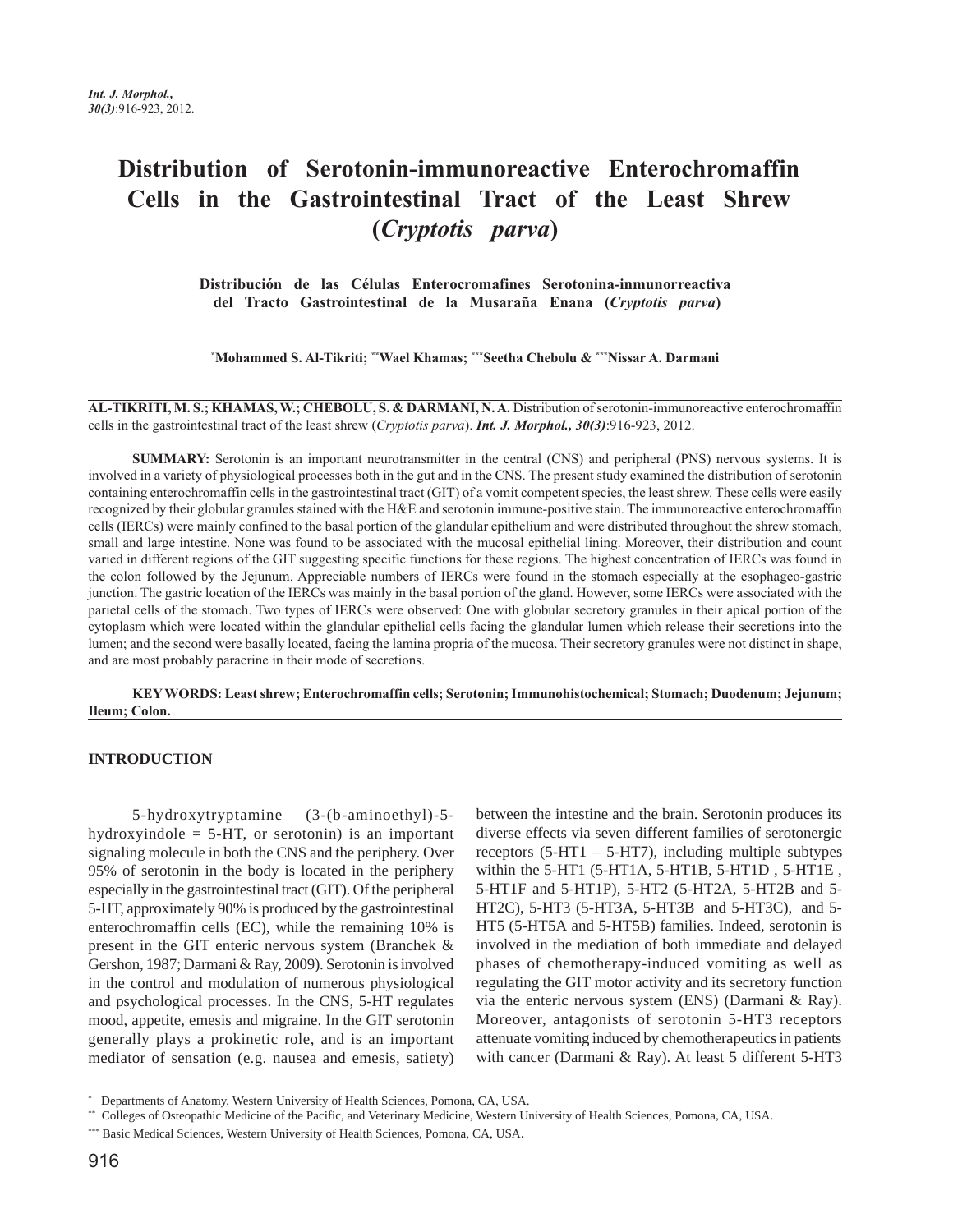receptor subunits are known in humans where 5-HT3A, 5- HT3B and 5-HT3C are almost ubiquitously expressed in the CNS and periphery, while the 5-HT3D is predominantly, and 5-HT3E subunit exclusively, expressed in the GIT (Niesler et al., 2008). Tryptophan hydroxylase (TPH) is the rate limiting enzyme in 5-HT synthesis and its distribution is limited to the cytoplasm of those tissues containing serotonin. Further, TPH exists in two isoforms, TPH1 which is primarily expressed in ECs, and TPH2 expressed exclusively in neuronal cells such as the dorsal raphe and myenteric plexus (Liu *et al*., 2008).

The least shrew of North America (*Cryptotis parva*), is one of the smallest mammals, that is being used in research as an emesis model for both screening antiemetics as well as investigation of emetic circuits between the brainstem and the GIT (Darmani & Ray; Darmani, 1998). Indeed, use of least shrews has allowed us to decipher for the first time the receptormechanisms of the: i) cannabinoid CB1 receptor-mediated central and peripheral components of antiemetic actions of delta-9-tetrahydrocannabinol (THC) against the immediate and delayed phases of chemotherapy, and radiation-induced vomiting (Darmani & Ray; Darmani, 2001; Darmani *et al*., 2007), ii) central and peripheral components of emetic actions of some (LTC4, LTD4 and LTE4) but not other leukotrienes (LTA4, LTB4, LTF4) (Chebolu *et al*., 2010), iii) brain penetration of substance P and tachykinin NK1 receptor antagonists and their emetic/ antiemetic potential via the use of a single species (Darmani *et al.*, 2008), and iv) synergistic antiemetic interactions between serotonergic 5-HT3 and tachykininergic NK1-receptor antagonists (Darmani *et al*., 2011).

Although the regional biosynthesis, release, metabolism and distribution of serotonin and localization of its diverse receptors and uptake sites are well studied in the CNS (Chojnacka-Wojcik, 1995; Kilpatrick *et al*., 1986; Martin & Sibson, 21008), relatively fewer studies have attempted to investigate the regional distribution of such serotonergic parameters in either the gut or the ENS of commonly laboratory animals (Gershon, 1999; Cho *et al.*, 2006; Martel, 2006), and only scant data in limited regions of the gut is available in vomit competent species (Fukui *et al*., 1993; Pettersson, 1979; Endo *et al*., 1998). Since the premise of the revised multi-neurotransmitter theory of chemotherapy-induced immediate and delayed vomiting heavily depends on the release of serotonin from ECs, the distribution of these cells along the GIT, especially of an emetic species, is of paramount importance. Therefore, the present study was conducted to obtain needed information regarding the localization of serotonin secreting enterochromaffin cells throughout the entire length of the gastrointestinal tract of the least shrew.

#### **MATERIAL AND METHOD**

**Tissue preparation and Light Microscopy**. Nine least shrews of both sexes  $(4.0 \pm 2.0 \text{ g}, 45 \text{--} 60 \text{ days old})$  were used in this study. The animals were bred in the animal facilities of Western University of Health Sciences. They were housed and fed food and water ad libitum (Darmani, 1998) according to the animal use and care protocol (Western University IACUC standards). The animals were euthanized with an overdose of pentobarbital (100 mg/kg). The GIT were removed completely without the esophagus (mean WT  $5 \pm 0.04$  g; mean length  $9.9 \pm 0.07$  cm). Buffered neutral formalin solution (10%) was flushed slowly into the lumen of the gut over a 5 min period; samples were then collected from different parts of the GIT tract and labeled in accord with (Fig. 1). The tract was divided into equal segment of 10 mm each. These samples represent different sections of the least shrew stomach, small intestine and large intestine. Further division of the small and large intestine into (duodenum, jejunum, ileum, colon and rectum) was histologically recognized according to the characteristic features of each region, though there were no clear demarcations between these segments. Specimens were processed using standard histological procedures for preparation of 5 micrometers thick sections collected on glass slides. Sections were stained with hematoxylin and eosin (H&E) for routine histological evaluations and Periodic Acid Schiff (PAS) (Bancroft & Gamble, 2005).

**Immunocytochemistry:** Immunocytochemistry was performed on 5 micron thick paraffin slide mounted sections. After deparaffinization in xylene and rehydration through downgraded series of ethanol, the sections were placed flat on a plastic grid, preblocked in a 0.1M PB solution with 1 % triton, containing 5% normal horse serum and 3% peroxide for 20-30 min at room temperature. The sections were then incubated overnight (18 h) at 4 OC with the primary antibody {1:1500 Immunostar RbX5-HT in 0.1M PB+ 5% serum}. The sections were then rinsed thrice with PB followed by incubation in secondary antibodies HRP MsX Rb [1:2000 in 0.1M PB + 5% serum] (Jackson Immunoresearch, West Grove, PA, USA)for 90 minutes at room temperature, then washed thrice with PB. The sections were then incubated in fluorescent dye- conjugated 488 tyramide solution [1:300 +3% peroxide1:500] for 20 minutes (Ray *et al*., 2009) (Alexa Fluor™ dyes from Invitrogen and tyramine from Sigma-Aldrich.). Sections were washed thrice with PB. Finally, they were dehydrated through graded ethanol series and cleared in xylene and cover slip mounted. Following immunocytochemical processes for serotonin, optical sections were imaged with Nikon E400 eclipse light and fluorescent microscope using appropriate filter (488 nm excitation filter) to visualized immunoreactive enterochromaffin cells in the GIT of the least shrew.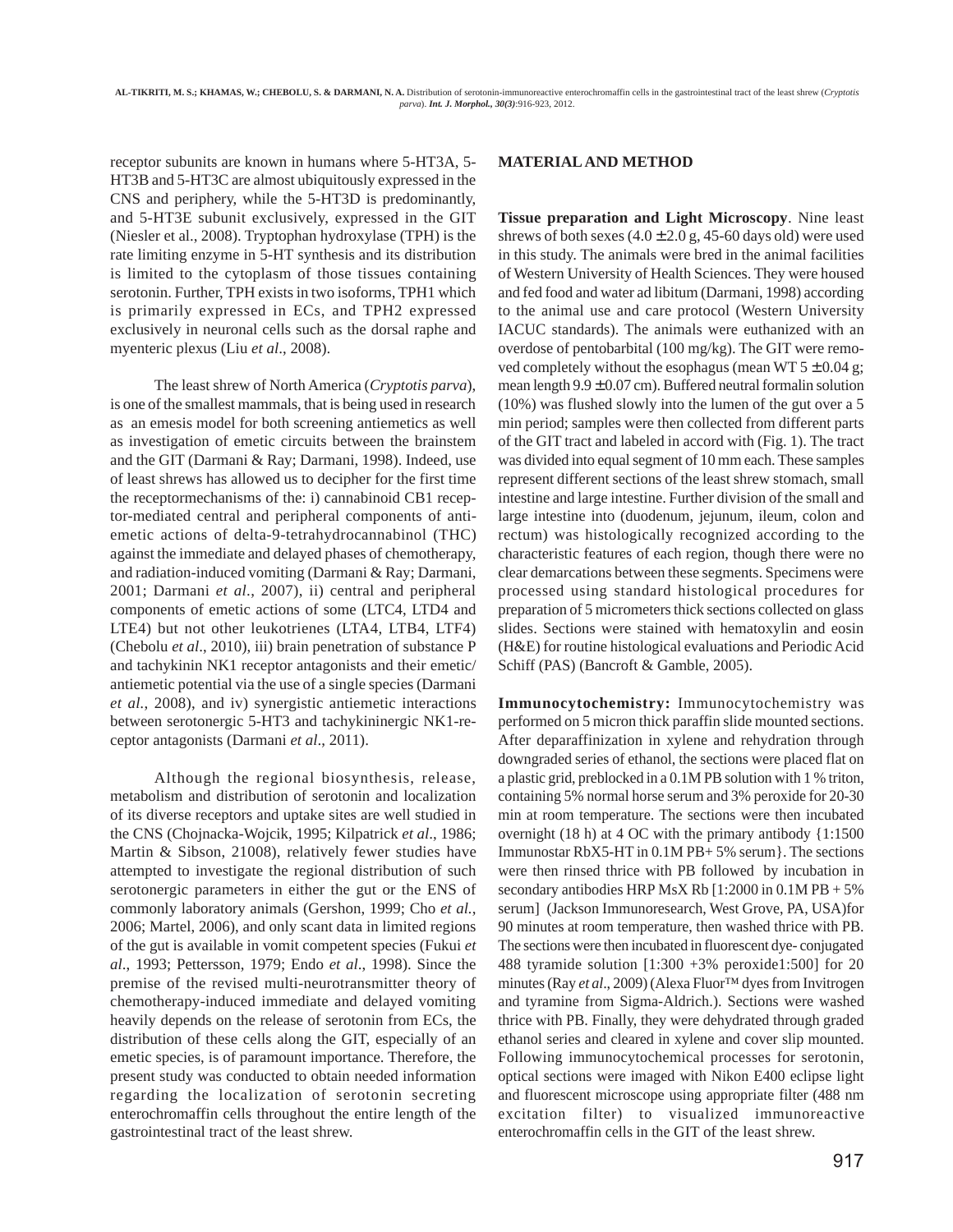**AL-TIKRITI, M. S.; KHAMAS, W.; CHEBOLU, S. & DARMANI, N. A.** Distribution of serotonin-immunoreactive enterochromaffin cells in the gastrointestinal tract of the least shrew (*Cryptotis parva*). *Int. J. Morphol., 30(3)*:916-923, 2012.

Quantification of immunoreactive enterochromaffin cells (IERCs) was performed by random selection of three fields of view of each region of the GIT at an objective magnification (X10). Region of interest (ROI) was drawn on each field of view with an area of  $(0.43 \text{ mm}^2)$ . The relative frequency of occurrence, mean number and standard deviation of enterochromaffin cells per (0.43 mm<sup>2</sup> area) of microscopic field were determined using image J-NIH (Collins, 2007).

## **RESULTS**

The IERCs were scattered throughout the GIT and their density varied along its different regions. The number and distribution of IERCs along the shrew GIT is depicted in Figure 1.

The immunocytochemical examination of the samples from gastric mucosa revealed that the serotonin containing IERCs are present in all regions of the gastric mucosa (cardiac, fundic and pyloric). The IERCs were scattered in the lamina propria of the esophageo-gastric junction (Fig. 2 A-S1) and none



Fig. 1. Graphical analysis of the distribution of enterochromaffin cells in different regions of the GIT of the least shrew- Stomach (S1, S2), duodenum (I1, I2), jejunum (I3, I4), ileum (I5), colon (I6, I7). The data represent IRC count expressed as mean ± STD per mm2 area of visual field.

were associated with the cardiac gland (Fig. 2 A). The frequency of IERCs tended to peak towards the fundic region of the stomach



Fig. 2. Immunohistochemical localization of 5-HT immunoreactive cells in sections taken from the stomach region of the least shrew. Inset A in the stomach S1 region shows the concentration of IERCs in the lamina propria of the cardiac region in the esophageo-gastric junction. Inset B in the stomach S2 region shows the transition zone from the fundic (Fun) to pyloric (Pyl) regions of the stomach. Inset C in the stomach S2 region represents the fundic region of the stomach, showing IERCs concentrated in the basal portion of the fundic glands. Eso-Epi. = Esophageal epithelium, Stom-Epi.= Stomach epithelium, and CG = Cardiac glands.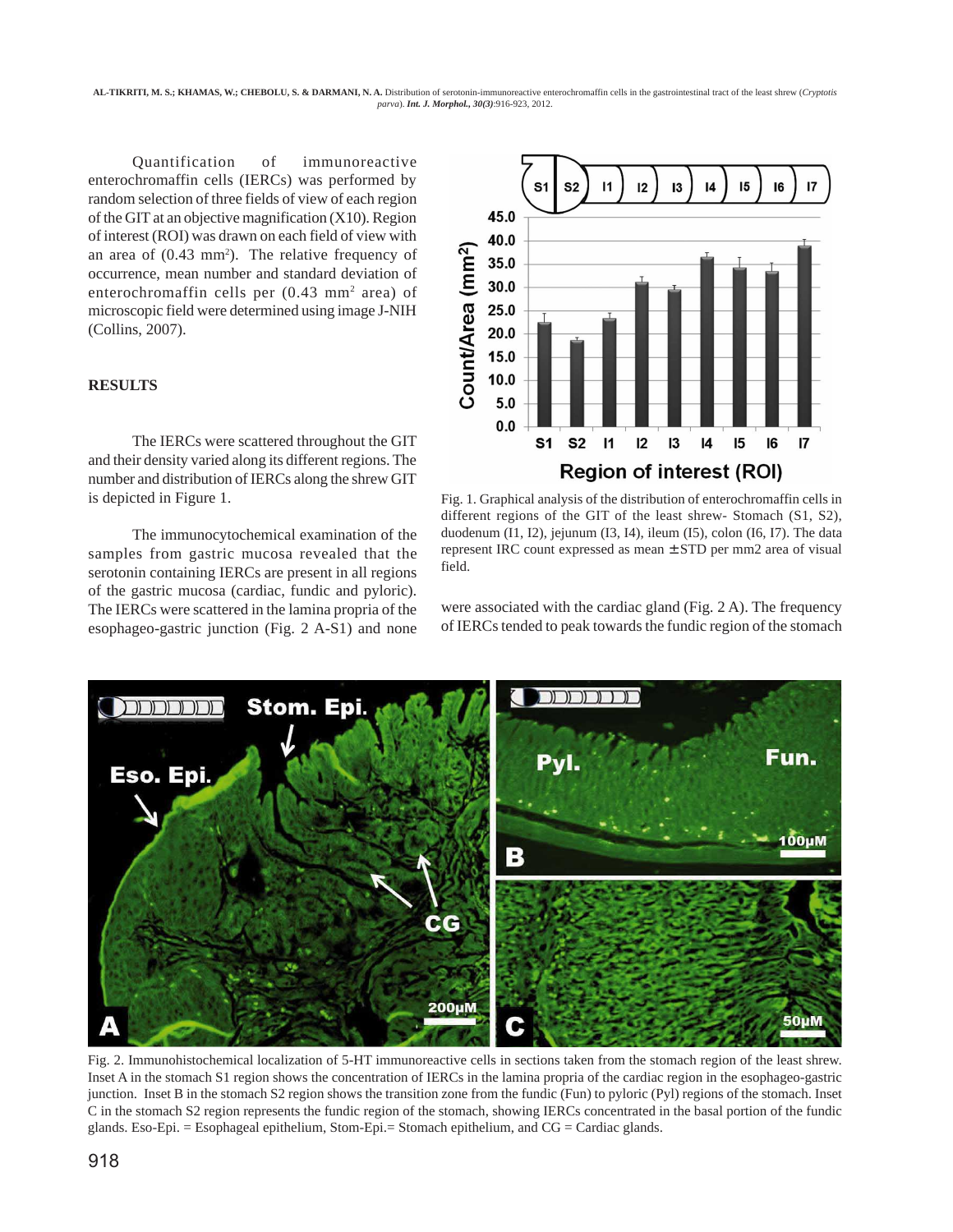**AL-TIKRITI, M. S.; KHAMAS, W.; CHEBOLU, S. & DARMANI, N. A.** Distribution of serotonin-immunoreactive enterochromaffin cells in the gastrointestinal tract of the least shrew (*Cryptotis parva*). *Int. J. Morphol., 30(3)*:916-923, 2012.



Fig. 3. Immunohistochemical localization of IERCs in the small intestine of the least shrew GIT. Diagrammatic intestinal inserts demonstrate the sites of sections collected from the GIT (A-B) duodenum; (C) Jejunum; (D) Ileum. The IERCs are preferentially localized in the crypt region of the intestinal glands (arrows), a few are found along the mucosal villi.



Fig. 4. Immunohistochemical localization of IERCs in the large intestine of the least shrew. Diagrammatic intestinal inserts show the sites of sections collected from the GIT. A-B; are colorectal regions of the GIT. The IERCs are localized in the crypts of intestinal glands (Lieberkuhn) (arrows).

 $(22.6 \pm 3.1)$  (Fig. 2 B-S2), whereas the pyloric region, had fewer IERCs (18.7  $\pm$  1). The location of IERCs in the gastric mucosa varied regardless of the gastric regions. Indeed, most of the IERCs were associated with the basal portion of the fundic glands; a few were located in the neck region of the fundic glands, where they were in close proximity to parietal cells (Fig. 2 B, C-S2). None of the IERCs were seen to be located within the gastric mucosal epithelial cells (Fig. 2).

Based on the histological changes, shape and size of the mucosal villi, in the mucosa along the GIT, it is easy to identify the least shrew small intestine encompassing regions I1 to I5 (see figure 1). However, this change was gradual with no clear delineation of duodenum (I1, I2), jejunum (I3, I4) and ileum (I5). Collectively, the small intestine contains a relatively large number of IERCs (31.0 ± 1.5) compared to the stomach  $(22.6 \pm 3.1)$ . Among the three regions of the small intestine, the Jejunum contained the highest number of IERCs  $(36.6 \pm 1.5)$  followed by the ileum  $(34.3 \pm 3.8)$  and duodenum  $(23.4 \pm 2)$ . Regardless of their count, the IERCs were mainly located in the crypts of Lieberkühn of the intestinal glands (Fig. 3 A-D).

The Least shrew large intestine (mean IERCs  $=$  33.7  $\pm$  2.8) consists of regions I6 and I7 representing the proximal  $(33.5 \pm 3.2)$  and distal  $(38.9)$  $\pm$  2.5) portions of the colon. The IERCs were located in the crypts of Lieberkuhn (Fig. 4 A-B).

Histological examination of serotonin immunoreactive cell revealed certain morphological features, regardless of their regional distribution in the whole GIT. In fact the cytoplasmic granules are clearly recognized when they were stained red with H&E, and negatively stained with PAS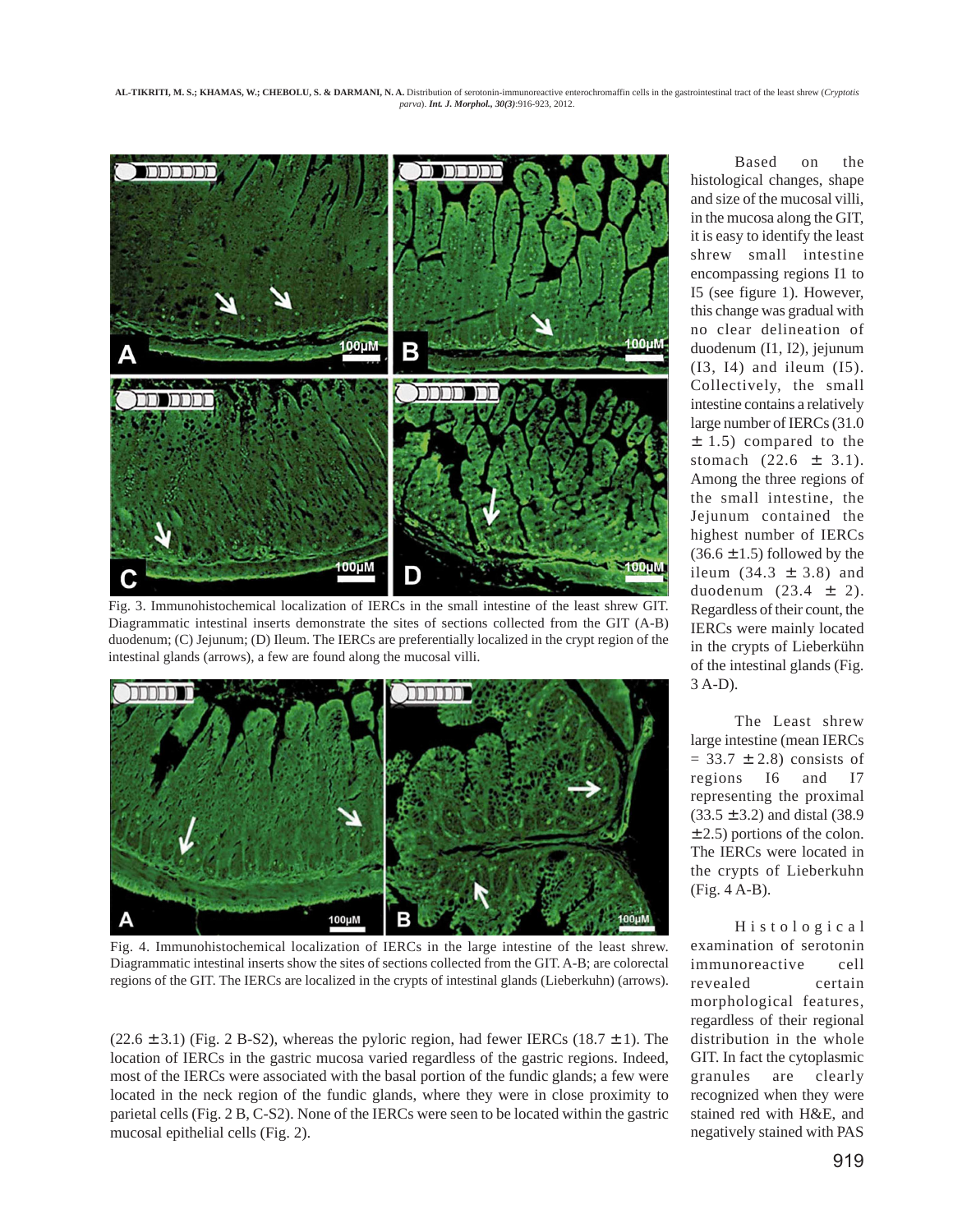stain (Fig. 5 A-B). Their cytoplasm contained variable density of serotonin immunoreactive globular granules (Fig. 6A). Some IERCs were in close association with the glandular epithelium, their granules located in the apical portion underneath the surface membrane reaching the glandular lumen. In other areas, the granules were not distinct in shape and basally located alongside the basement membrane of the glandular epithelium facing the lamina propria of the mucosa (Fig. 6B).



Fig. 5. Light microscopic photograph of colon (I7 region) in inset A stained with PAS, and duodenum (I2 region) in inset B stained with H&E, showing enterochromaffin cells concentrated in the intestinal crypts (arrows) containing secretory granules. Goblet cells pointed by (arrow head). SM = Submucosa. TM = tunica muscularis.



Fig. 6. High magnification of immunoreactive enterochromaffin cells (IERCs), showing the globular nature of the serotonergic secretory granules (arrows). Note that the IERCs are localized either within the glandular epithelial cells in the crypts with their secretory granules beneath the cell surface membrane facing the lumen (inset A), or closed to the basal lamina where it's secretory granules facing the lamina propria of the mucosa (inset B). Arrow head points to mast cell located in the lamina propria of the mucosa.

## **DISCUSSION**

Increasing evidence indicate that the least shrew (*Cryptotis parva*) appears to be an excellent animal model for both screening antiemetic agents as well as investigating emetic circuits between the brain and the GIT (Darmani, 1998; Darmani & Ray). The ECs are part of enteroendocrine system that are responsible for the production and storage of a large pool of peripheral serotonin in the GIT (Gershon &Tack, 2007). The involvement of gastrointestinal serotonin in the

mediation of both phases of chemotherapy-induced vomiting as well as regulating the GIT motor activity and its secretory function via the enteric nervous system are well established (Darmani & Ray; Gershon & Tack). Although it is generally thought that duodenal serotonin plays a primary role in the mediation of chemotherapy-induced vomiting (Cubeddu *et al*., 2000; Davison & Andrews, 1993), more recent studies indicate that jejunal serotonin release may be of prime importance since peak jejunal 5-HT tissue concentration corresponds with peak mean vomit frequency following cisplatin-induced early and delayed emesis (Darmani *et al.*, 2009). In the current study we have investigated the normal distribution of serotonin producing EC cells in the GIT of the least shrew. We demonstrate the distribution and the relative frequency of serotonin enterochromaffin cells in the least shrew GIT using immunohistochemistry to compare our findings with those published in other species.

In a semiquantitative study Yamada and co-workers (Yamada *et al.,* 1999) have described the regional distribution of serotonin immunoreactive cells along the GIT of the common tree shrew (*Tupaia belangeri*). In this species, similar levels of serotonin immuno-reactivity were reported to be present in its gastric and intestinal mucosa along the entire length of the GIT except in the Brunner's glands in the proximal duodenum. Similar results have been found in several bat species (Marchado-Santos *et al*., 2009). In the present study, we describe the presence of IERCs throughout the GIT in a quantitative manner. The distribution of IERCs was variable in different regions of the least shrew GIT. In the gastric mucosa, IERCs were more concentrated in the lamina propria of the esophageo-gastric junction and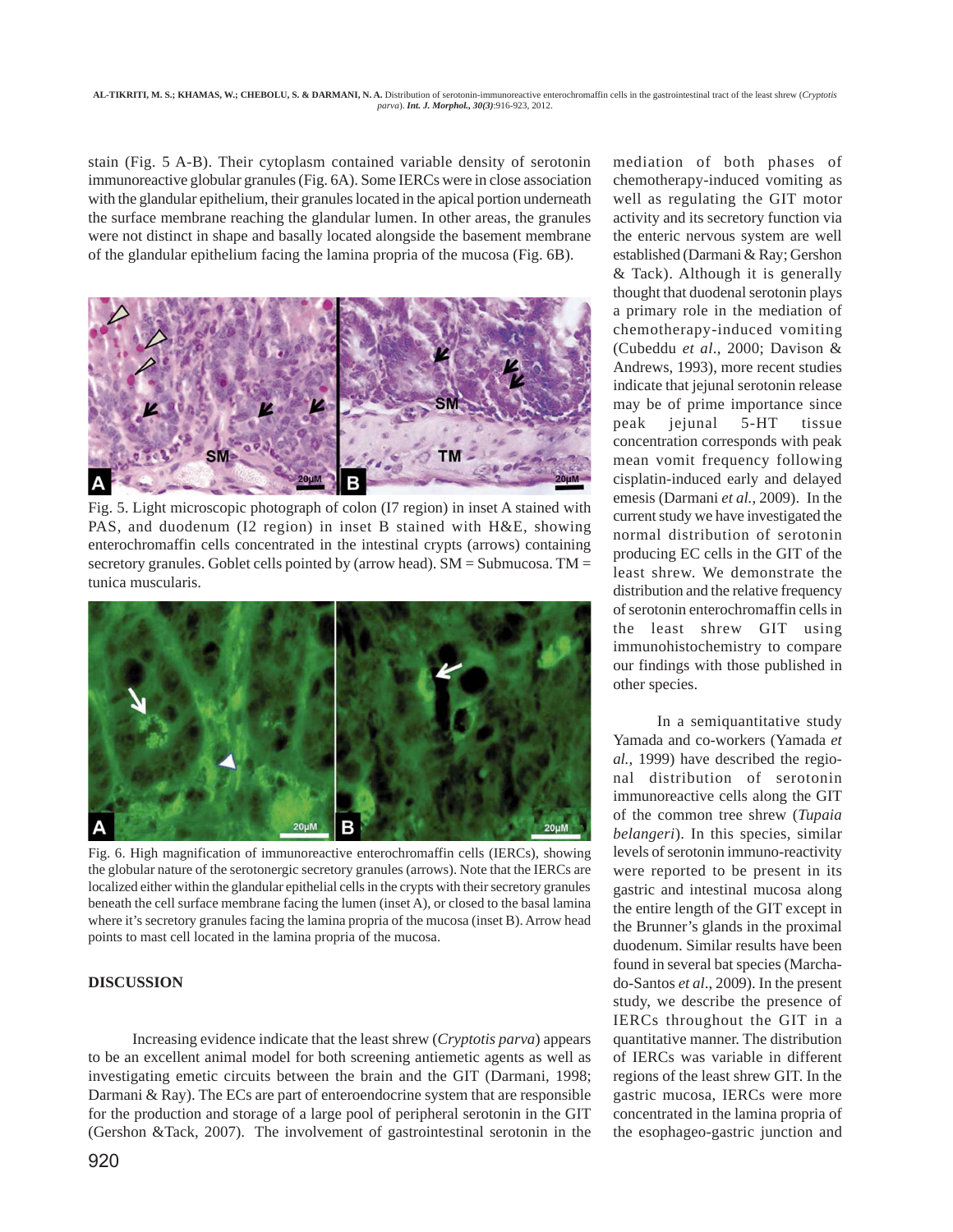were associated with the esophageal sphincter. Likewise, Voutilainen *et al*. (2002) have found that in human gastric biopsy, serotonin-containing EC cells are located at the cardiac region of the gastric mucosa and regulate the function of the esophageal sphincter (Gershon & Tack). In the gastric body and pyloric regions, the serotonin IRECs were mainly found in the basal portion of the fundic glands, a few in the neck region of the gland and none were associated with the gastric lining epithelium. The latter is in contrast with EC cells scattered among the lining epithelium of human gastric biopsy samples (Penkova *et al*., 2010).

The shape of EC cells and their granules are not only varied among different species (Modlin *et al.,* 2006; Penkova *et al*.), but also affected by physiologic or pathologic status of the subject (Wheeler & Challacombe, 1984; Bian *et al*., 2007). Using thick frozen sections (60-80 µm), Kuramoto and coworkers (Kuramoto *et al*., 2007) have demonstrated that serotonin containing cells in the rat colon possess long cytoplasmic bipolar extension located along the body of the intestinal crypts. However, other investigators using thinner paraffin or frozen sections have failed to report such cytoplasmic processes (Glisic *et al.*, 2006). Kuramoto *et al.*, attributed this controversy to methodological differences in tissue section preparation. Our current data suggest that the serotonin-containing EC cells of the least shrew are rounded / ovoid in shape with a centrally located nucleus, and lack cytoplasmic processes regardless of the method of preparation.

In conclusion, the data presented here indicate that serotonin producing enterochromaffin cells in the least shrew are not different from those reported in human or other animal species. However, some differences were observed in the distribution of these cells which could be attributed to the physiological and dietary conditions of the animal.

# **ACKNOWLEDGEMENT**

This research was supported by funds from the College of Osteopathic medicine of the Pacific.

**AL-TIKRITI, M. S.; KHAMAS, W.; CHEBOLU, S. & DARMANI, N. A.** Distribución de las células enterocromafines serotoninainmunorreactiva del tracto gastrointestinal de la musaraña enana (*Cryptotis parva*). *Int. J. Morphol., 30(3)*:916-923, 2012.

**RESUMEN:** La serotonina es un importante neurotransmisor del sistema nervioso central (SNC) y periférico (SNP). Está implicado en una variedad de procesos fisiológicos, tanto en el intestino y el SNC. El presente estudio examinó la distribución de la serotonina contenida en las células enterocromafines del tracto gastrointestinal (TGI) de una especie competente al vómito, la musaraña enana. Estas células se reconocen fácilmente por sus gránulos globulares teñidas con H-E y la inmuno-tinción positiva para serotonina. Las células enterocromafines inmunorreactivas (CEI) se limitan principalmente a la parte basal del epitelio glandular y se distribuyeron por todo el estómago, intestino delgado e intestino grueso de la musaraña. Ninguna célula se encontró asociada al revestimiento epitelial mucoso. Además, su distribución y el recuento varió en diferentes regiones del TGI sugiriendo funciones específicas de estas regiones. La mayor concentración de CEI se encuentran en el colon seguido por el yeyuno. Números apreciables de CEI se encontraron en el estómago, especialmente en la unión esofago-gástrica. La ubicación de las CEI gástricas fue principalmente en la porción basal de la glándula. Sin embargo, algunas CEI se asociaron con las células parietales del estómago. Dos tipos de CEI se observaron, una con gránulos secretores globulares en su porción apical del citoplasma que se encuentra dentro de las células epiteliales glandulares que enfrenta el lumen glandular que liberan sus secreciones en el lumen, y el segundo se encuentra basalmente, frente a la lámina propia de la mucosa. Sus gránulos secretores no fueron diferentes en forma, y probablemente son más paracrinas en su modo de secreción.

### **PALABRAS CLAVE: Musaraña enena; Células enterocromafines de serotonina; Inmunohistoquímica; Estómago; Duodeno; Yeyuno; Íleon; Colon.**

## **REFERENCES**

- Bancroft, J. D. & Gamble, M. *Theory and Practice of Histological Techniques.* Philadelphia, Churchill Livingstone, 2005.
- Bian, X.; Patel, B.; Dai, X.; Galligan, J. J. & Swain, G. High mucosal serotonin availability in neonatal guinea pig ileum is associated with low serotonin transporter expression. *Gastroenterology, 132*:2438-47, 2007.
- Branchek, T. A. & Gershon, M. D. Development of neural receptors for serotonin in murine bowel. *J. Comp. Neurol., 258*:597-610, 1987.
- Chebolu, S.; Wang, Y.; Ray, A. P. & Darmani, N. A. Pranlukast prevents cysteinyl leukotriene-induced emesis in the least shrew (*Cryptotis parva*). *Eur. J. Pharmacol., 628*:195-201, 2010.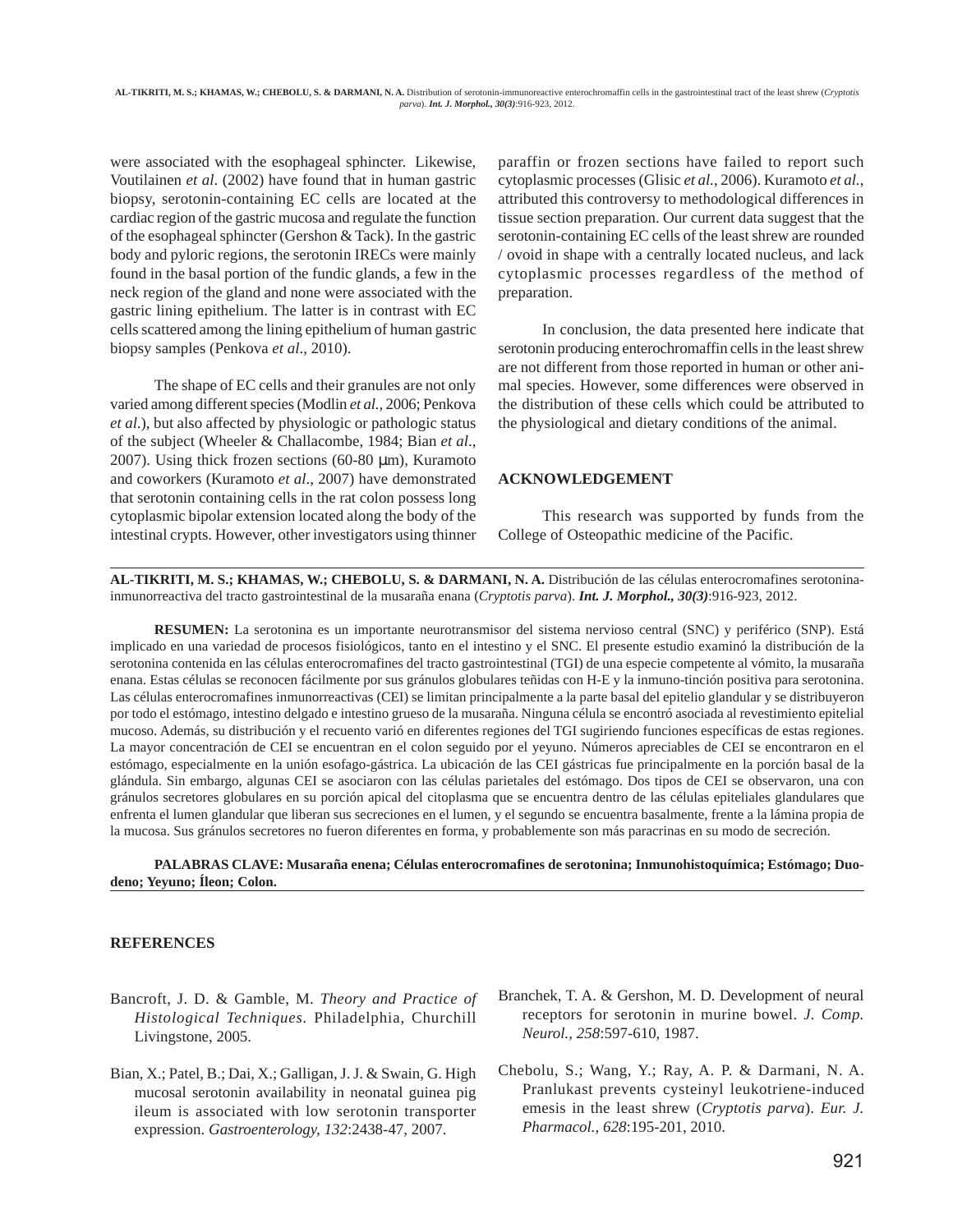- Cho, K. H.; Lee, H. S. & Ku, S. K. Changes in gastric endocrine cells in Balb/c mice bearing CT-26 carcinoma cells: an immunohistochemical study. *Eur. J. Histochem., 50*:293-300, 2006.
- Chojnacka-Wojcik, E. 5-Hydroxytryptamine in the central nervous system. *Pol. J. Pharmacol., 47*:219-35, 1995.
- Collins, T. J. ImageJ for microscopy. Biotechniques, *43(1 Suppl)*:25-30, 2007.
- Cubeddu, L. X.; Bonisch, H.; Gothert, M.; Molderings, G.; Racke, K.; Ramadori, G.; Miller, K. J. & Schworer, H. Effects of metformin on intestinal 5-hydroxytryptamine (5-HT) release on 5-HT3 receptors. *Naunyn Schmied Arch. Pharmacol., 361*:85-91, 2000.
- Darmani, N. A. Serotonin 5 HT3 receptor antagonists prevent cisplatin-induced emesis in Cryptotis parva: a new experimental model of emesis. *J. Neural. Transm., 105*:1143-54, 1998.
- Darmani, N. A. Delta-9-tetrahydrocannabinol differentially suppresses cisplatin-induced emesis and indices of motor function via cannabinoid CB1 receptors in the least shrew. *Pharmacol. Biochem. Behav., 69*:239-49, 2001.
- Darmani, N. A.; Chebolu, S.; Amos, B. & Alkam, T. Synergistic antiemetic interactions between serotonergic 5-HT3 and tachykininergic NK1 receptor antagonists in the least shrew. *Pharmacol. Biochem. Behav., 99*:573- 9, 2011.
- Darmani, N. A.; Crim, J. L. & Janoyan, J. J. A re-evaluation of the neurotransmitter basis of chemotherapy-induced immediate and delayed vomiting: evidence from the least shrew. *Brain Res., 1248*:40-58, 2009.
- Darmani, N. A.; Janoyan, J. J.; Crim, J. & Ramirez, J. Receptor mechanism and antiemetic activity of structuraldiverse cannabinoids against radiation-induced emesis in the least shrew. *Eur. J. Pharmacol., 563*:187-96, 2007.
- Darmani, N. A. & Ray, A. P. Evidence for a Re-Evaluation of the neurochemical and anatomical bases of chemotherapy-induced vomiting. *Chem. Rev., 109*:3158- 99, 2009.
- Darmani, N. A.; Wang. Y.; Abad, J.; Ray, A. P.; Thrush, J. R. & Ramirez, J. Utilization of the least shrew as a rapid and selective screening model for the antiemetic potential and brain penetration of substance P and NK1 receptor antagonists. *Brain Res., 1214*:58-72, 2008.
- Davison, H. I. & Andrews, P. L. Stimulation of gastrointestinal motility by cisplatin in the ferret: activation of an intrinsic cholinergic mechanism dissociated from emesis. *Naunyn Schmeid Arch. Pharmacol., 347*:506-13, 1993.
- Endo, T.; Ogawa, T.; Hamaue, N.; Akita, K.; Hirafuji, M.; Minami, M. & Blower, P. R. Granisetron, a 5-HT3 antagonist, inhibited cisplatin-induced 5 hydroxytryptamine release in the isolated ileum of ferrets. *Res. Comm. Mol. Pathol. Pharmacol., 100*:243- 53, 1998.
- Fukui, H.; Yamamoto, M.; Endo, T.; Sasaki, S. & Saito, S. Increase in serotonin levels in the dog ileum and blood by cisplatin as measured by microdialysis. *Neuropharmacology, 32*:959-68, 1993.
- Gershon, M. D. The enteric nervous system: a second brain. *Hosp. Prac. (Minneap), 34*:31-2, 1999.
- Gershon, M. D. & Tack, J. The serotonin signaling system: from basic understanding to drug development for functional GI disorders. *Gastroenterology, 132*:397-414, 2007.
- Glisic, R.; Koko, V.; Todorovic, V.; Drndarevic, N. & Cvijic, G. Serotonin-producing enterochromaffin (EC) cells of gastrointestinal mucosa in dexamethasone-treated rats. *Regul. Pept., 136*:30-9, 2006.
- Kilpatrick, I. C.; Jones, M. W.; & Phillipson, O. T. A semiautomated analysis method for catecholamines, indolamines, and some prominent metabolites in microdissected regions of the nervous system: an isocratic HPLC technique employing coyletric detection and minimal sample preparation. *J. Neurochem., 46*:1865-76, 1986.
- Kuramoto, H.; Kadowaki, M.; Sakamoto, H.; Yuasa, K.; Todo, A. & Shirai, R. Distinct morphology of serotonincontaining enterochromaffin (EC) cells in the rat distal colon. *Arch. Histol. Cytol., 70*:235-41, 2007.
- Liu, Q.; Yang, Q.; Sun, W.; Vogel, P.; Heydorn, W.; Yu, X. Q.; Hu, Z.; Yu, W.; Jonas, B.; Pineda, R.; Calderon-Gay, V.; Germann, M.; O'Neill, E.; Brommage, R.; Cullinan, E.; Platt, K.; Wilson, A.; Powell, D.; Sands, A.; Zambrowicz, B. & Shi, Z. C. Discovery and characterization of novel tryptophan hydroxylase inhibitors that selectively inhibit serotonin synthesis in the gastrointestinal tract. *J. Pharmacol. Exp. Ther., 325*:47-55, 2008.